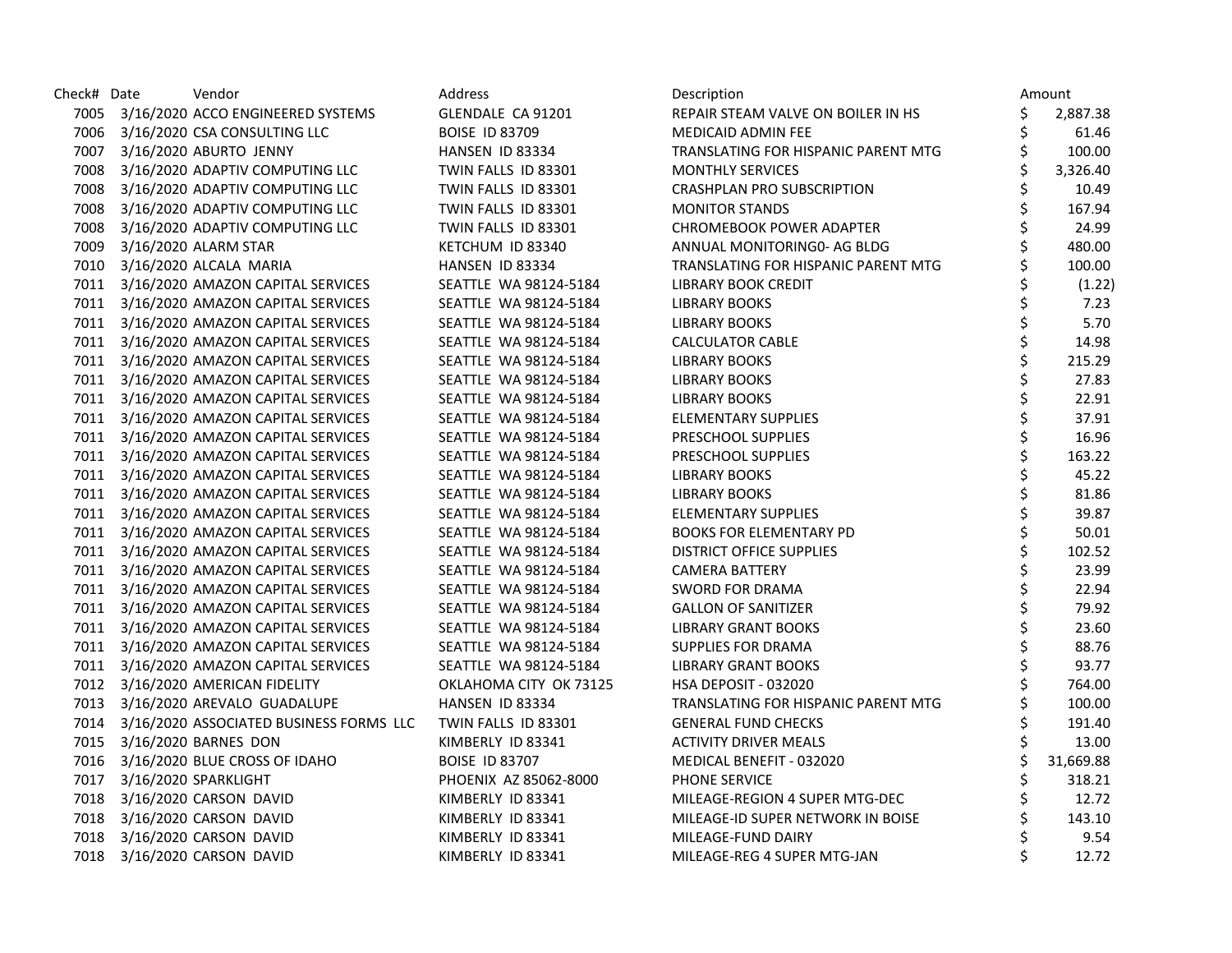|      | 7018 3/16/2020 CARSON DAVID              | KIMBERLY ID 83341        | MILEAGE-P20 PLANNING MTG                       | \$ | 12.72     |
|------|------------------------------------------|--------------------------|------------------------------------------------|----|-----------|
|      | 7018 3/16/2020 CARSON DAVID              | KIMBERLY ID 83341        | <b>HANSEN SKI DAY</b>                          | \$ | 28.62     |
| 7018 | 3/16/2020 CARSON DAVID                   | KIMBERLY ID 83341        | MILEAGE-REG 4 SUPER MTG-FEB                    | \$ | 6.36      |
| 7018 | 3/16/2020 CARSON DAVID                   | KIMBERLY ID 83341        | MILEAGE-ID SUPER NETWORK IN BOISE              | \$ | 143.10    |
| 7018 | 3/16/2020 CARSON DAVID                   | KIMBERLY ID 83341        | MILEAGE-IASBO FINANCIAL WRKSHP                 | \$ | 148.40    |
| 7019 | 3/16/2020 CAXTON                         | CALDWELL ID 83605-3299   | 12 x 18 WHITE CONSTRUCTION PAPER               |    | 4.89      |
| 7019 | 3/16/2020 CAXTON                         | CALDWELL ID 83605-3299   | PROTECTO FILM FOR BOOKS                        |    | 59.96     |
| 7019 | 3/16/2020 CAXTON                         | CALDWELL ID 83605-3299   | <b>BLACK &amp; WHITE CONSTRUCTION PAPER</b>    |    | 19.15     |
| 7019 | 3/16/2020 CAXTON                         | CALDWELL ID 83605-3299   | <b>DRAMA SUPPLIES</b>                          |    | 104.84    |
| 7020 | 3/16/2020 CITY OF HANSEN                 | HANSEN ID 83334          | WATER                                          | \$ | 229.50    |
| 7020 | 3/16/2020 CITY OF HANSEN                 | HANSEN ID 83334          | <b>SEWER</b>                                   | \$ | 301.50    |
| 7020 | 3/16/2020 CITY OF HANSEN                 | HANSEN ID 83334          | <b>SUMMER IRRIGATION</b>                       |    | 15.03     |
|      | 7021 3/16/2020 COLLEGE OF SOUTHERN IDAHO | TWIN FALLS ID 83303-1238 | <b>BUSINESS ETIQUETTE LUNCHEON FOR SENIORS</b> |    | 343.50    |
|      | 7022 3/16/2020 CONK TIFFANY              | HANSEN ID 83334          | SUPPLIES FOR REALITY TOWN ACTIVITY             | \$ | 27.55     |
|      | 7022 3/16/2020 CONK TIFFANY              | HANSEN ID 83334          | MEAL FOR COLLEGE LUNCH                         | \$ | 157.86    |
| 7022 | 3/16/2020 CONK TIFFANY                   | HANSEN ID 83334          | FOOD FOR REALITY TOWN ACTIVITY                 | \$ | 222.60    |
|      | 7022 3/16/2020 CONK TIFFANY              | HANSEN ID 83334          | REALITY TOWN ACTIVITY FOOD                     | \$ | 97.27     |
|      | 7022 3/16/2020 CONK TIFFANY              | HANSEN ID 83334          | MILEAGE TO SPRING TRAINING IN McCALL           |    | 156.60    |
|      | 7022 3/16/2020 CONK TIFFANY              | HANSEN ID 83334          | LUNCH AT SPRING TRAINING                       |    | 17.50     |
| 7023 | 3/16/2020 CULLIGAN MAGIC VALLEY          | TWIN FALLS ID 83301      | JR/SR HGIH                                     | \$ | 37.10     |
| 7023 | 3/16/2020 CULLIGAN MAGIC VALLEY          | TWIN FALLS ID 83301      | ELEMENTARY                                     | \$ | 44.95     |
| 7023 | 3/16/2020 CULLIGAN MAGIC VALLEY          | TWIN FALLS ID 83301      | LUNCH ROOM                                     | Ś  | 15.90     |
| 7024 | 3/16/2020 FAST GLASS                     | TWIN FALLS ID 83301      | <b>CTE PROJECT SUPPLIES-GLASS</b>              | \$ | 95.00     |
| 7025 | 3/16/2020 SHAMROCK FOODS                 | SEATTLE WA 98124-1846    | <b>FRIDAY SCHOOL LUNCHES</b>                   | \$ | 154.90    |
|      | 7025 3/16/2020 SHAMROCK FOODS            | SEATTLE WA 98124-1846    | <b>FOOD SUPPLIES</b>                           | Ś  | 739.38    |
| 7025 | 3/16/2020 SHAMROCK FOODS                 | SEATTLE WA 98124-1846    | <b>FOOD SUPPLIES</b>                           | \$ | 51.81     |
| 7025 | 3/16/2020 SHAMROCK FOODS                 | SEATTLE WA 98124-1846    | <b>FOOD SUPPLIES</b>                           | \$ | 771.35    |
| 7025 | 3/16/2020 SHAMROCK FOODS                 | SEATTLE WA 98124-1846    | <b>FOOD SUPPLIES</b>                           | \$ | 483.73    |
| 7025 | 3/16/2020 SHAMROCK FOODS                 | SEATTLE WA 98124-1846    | <b>FOOD SUPPLIES</b>                           | \$ | 380.42    |
|      | 7025 3/16/2020 SHAMROCK FOODS            | SEATTLE WA 98124-1846    | <b>CREDIT</b>                                  |    | (107.70)  |
| 7025 | 3/16/2020 SHAMROCK FOODS                 | SEATTLE WA 98124-1846    | FFVP FOOD SUPPLIES                             | Ś  | 202.01    |
| 7025 | 3/16/2020 SHAMROCK FOODS                 | SEATTLE WA 98124-1846    | <b>FFVP FOOD SUPPLIES</b>                      | \$ | 860.14    |
| 7025 | 3/16/2020 SHAMROCK FOODS                 | SEATTLE WA 98124-1846    | FFVP FOOD SUPPLIES                             | \$ | 137.92    |
| 7025 | 3/16/2020 SHAMROCK FOODS                 | SEATTLE WA 98124-1846    | <b>FFVP FOOD SUPPLIES</b>                      | \$ | 316.40    |
| 7026 | 3/16/2020 GEM STATE PAPER                | TWIN FALLS ID 83303-0469 | ICE MELT FOR SIDEWALKS                         | \$ | 143.15    |
| 7027 | 3/16/2020 GLACIER REFRIGERATION INC      | TWIN FALLS ID 83303      | <b>OLDER FREEZER REPAIRS</b>                   |    | 567.08    |
| 7028 | 3/16/2020 GREAT AMERICA FINANCIAL SERV   | DALLAS TX 75266-0831     | JR/SR HIGH COPIER AGREEMENT                    |    | 121.00    |
| 7029 | 3/16/2020 HANSEN SCHOOL DISTRICT #415    |                          | EMPLOYER SHARE FICA/MEDICARE - 032020          |    | 11,948.11 |
| 7030 | 3/16/2020 HANSEN SCHOOL DISTRICT #415    |                          | EMPLOYER SHARE RETIREMENT - 032020             |    | 18,311.51 |
| 7031 | 3/16/2020 HANSEN SCHOOL DISTRICT #415    |                          | ELEMENTARY TEACHER - 032020                    |    | 38,360.29 |
| 7031 | 3/16/2020 HANSEN SCHOOL DISTRICT #415    |                          | ELEMENTARY-ELL CERTIFIED - 032020              | Ś  | 259.58    |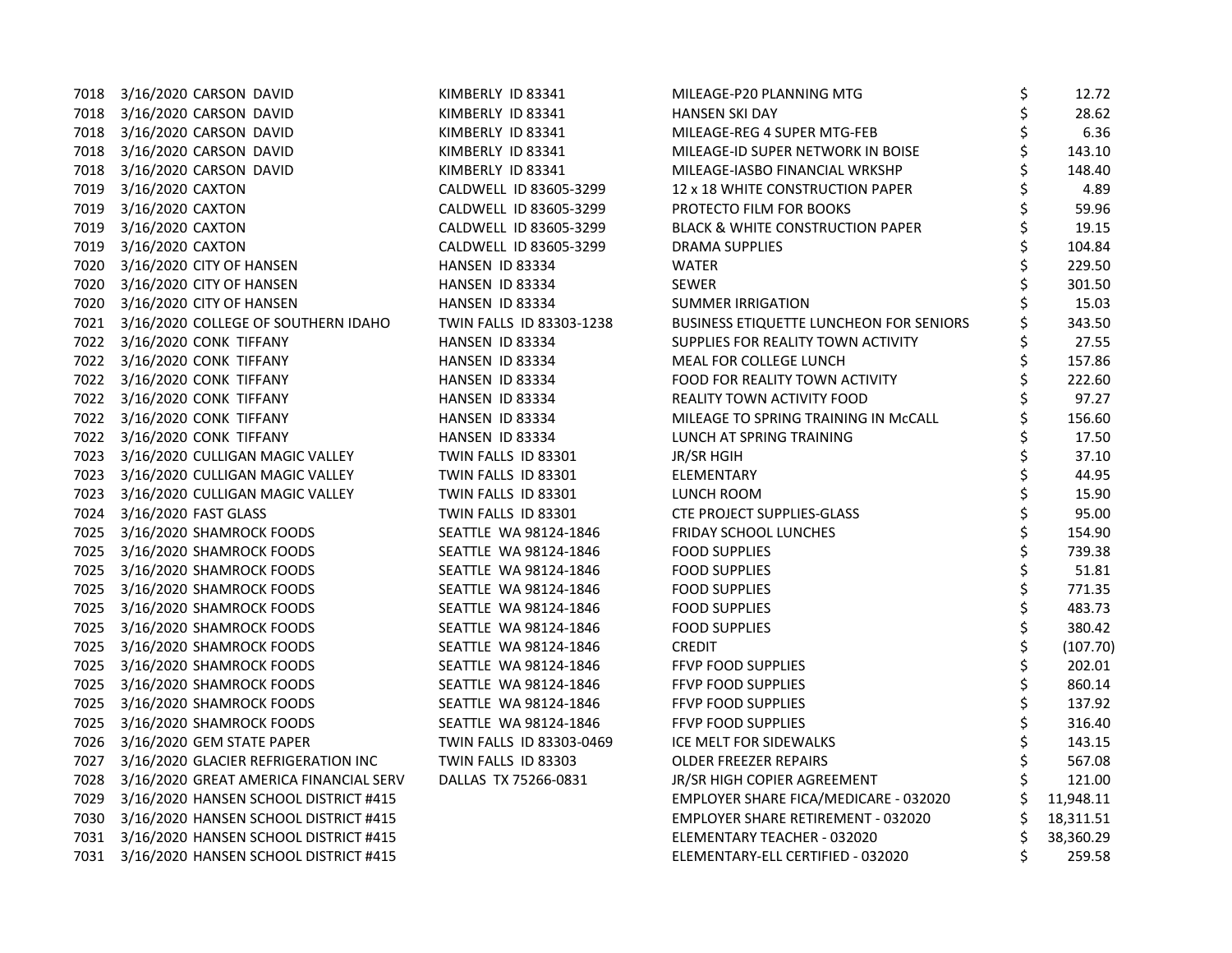7031 3/16/2020 HANSEN SCHOOL DISTRICT #415 7031 3/16/2020 HANSEN SCHOOL DISTRICT #415 7031 3/16/2020 HANSEN SCHOOL DISTRICT #415 7031 3/16/2020 HANSEN SCHOOL DISTRICT #415 7031 3/16/2020 HANSEN SCHOOL DISTRICT #415 7031 3/16/2020 HANSEN SCHOOL DISTRICT #415 7031 3/16/2020 HANSEN SCHOOL DISTRICT #415 7031 3/16/2020 HANSEN SCHOOL DISTRICT #415 7031 3/16/2020 HANSEN SCHOOL DISTRICT #415 7031 3/16/2020 HANSEN SCHOOL DISTRICT #415 7031 3/16/2020 HANSEN SCHOOL DISTRICT #415 7031 3/16/2020 HANSEN SCHOOL DISTRICT #415 7031 3/16/2020 HANSEN SCHOOL DISTRICT #415 7031 3/16/2020 HANSEN SCHOOL DISTRICT #415 7031 3/16/2020 HANSEN SCHOOL DISTRICT #415 7031 3/16/2020 HANSEN SCHOOL DISTRICT #415 7031 3/16/2020 HANSEN SCHOOL DISTRICT #415 7031 3/16/2020 HANSEN SCHOOL DISTRICT #415 7031 3/16/2020 HANSEN SCHOOL DISTRICT #415 7031 3/16/2020 HANSEN SCHOOL DISTRICT #415 7031 3/16/2020 HANSEN SCHOOL DISTRICT #415 7031 3/16/2020 HANSEN SCHOOL DISTRICT #415 7031 3/16/2020 HANSEN SCHOOL DISTRICT #415 7031 3/16/2020 HANSEN SCHOOL DISTRICT #415 7031 3/16/2020 HANSEN SCHOOL DISTRICT #415 7031 3/16/2020 HANSEN SCHOOL DISTRICT #415 7031 3/16/2020 HANSEN SCHOOL DISTRICT #415 7031 3/16/2020 HANSEN SCHOOL DISTRICT #415 7031 3/16/2020 HANSEN SCHOOL DISTRICT #415 7031 3/16/2020 HANSEN SCHOOL DISTRICT #415 7031 3/16/2020 HANSEN SCHOOL DISTRICT #415 7031 3/16/2020 HANSEN SCHOOL DISTRICT #415 7031 3/16/2020 HANSEN SCHOOL DISTRICT #415 7031 3/16/2020 HANSEN SCHOOL DISTRICT #415 7031 3/16/2020 HANSEN SCHOOL DISTRICT #415 7031 3/16/2020 HANSEN SCHOOL DISTRICT #415 7031 3/16/2020 HANSEN SCHOOL DISTRICT #415 7031 3/16/2020 HANSEN SCHOOL DISTRICT #415 7031 3/16/2020 HANSEN SCHOOL DISTRICT #415 7031 3/16/2020 HANSEN SCHOOL DISTRICT #415 7031 3/16/2020 HANSEN SCHOOL DISTRICT #415

| ELEMENTARY PARA - 032020               | \$                | 512.80    |
|----------------------------------------|-------------------|-----------|
| SUB TEACHER-ELEMENTARY - 032020        |                   | 1,026.00  |
| SUB PARA-ELEMENTARY - 032020           | ぐうさかい こうさく        | 152.00    |
| SUB ADMIN SECRETARY-ELEM - 032020      |                   | 494.00    |
| SECONDARY TEACHER - 032020             |                   | 27,136.38 |
| SECONDARY-WORKED PREP - 032020         |                   | 70.09     |
| SECONDARY-ELL CERTIFIED - 032020       |                   | 259.58    |
| SUB ADMIN SECRETARY-SEC - 032020       |                   | 76.00     |
| SUB TEACHER-SECONDARY - 032020         |                   | 532.00    |
| SUB PARA-SECONDARY - 032020            |                   | 152.00    |
| SECONDARY-VOCATIONAL EDU - 032020      |                   | 3,291.66  |
| SPECIAL ED CERTIFIED-ELE - 032020      |                   | 3,776.00  |
| SPECIAL ED CLASSIFIED-EL - 032020      | \$ \$ \$ \$       | 353.85    |
| SPECIAL ED CLASSIFIED-SE - 032020      |                   | 529.71    |
| SPECIAL ED SUBSTITUTE - 032020         |                   | 1,292.00  |
| SPECIAL ED PRESCHOOL-TEA - 032020      | \$<br>\$          | 3,942.66  |
| SPECIAL ED PRESCHOOL-PAR - 032020      |                   | 218.50    |
| ACTIVITY-COACH - 032020                |                   | 320.83    |
| ACTIVITY-ATHLETIC DIRECT - 032020      |                   | 417.08    |
| GUIDANCE-ELEM - 032020                 | \$ \$ \$ \$       | 696.78    |
| <b>GUIDANCE EXTENDED DAYS - 032020</b> |                   | 278.65    |
| GUIDANCE-SEC - 032020                  | ぐうそうそうかんそう かんそうかん | 2,622.92  |
| SPED SUPPORT-CERT - 032020             |                   | 655.00    |
| SPED SUPPORT DIRECTOR-EL - 032020      |                   | 333.33    |
| SPED SUPORT-BIP DIRECTOR - 032020      |                   | 333.33    |
| SPED SUPPORT DIRECTOR-SE - 032020      |                   | 333.33    |
| SPED SUPPORT CLASSIFIED - 032020       |                   | 297.83    |
| DISTRICT ADMINISTRAT - 032020          |                   | 7,425.00  |
| ADMINISTRATION-ELEMENTAR - 032020      |                   | 4,853.99  |
| ADMINISTRATION-SECONDARY - 032020      |                   | 5,215.94  |
| ADMIN ASSISTANT-ELEMENTA - 032020      |                   | 1,035.54  |
| ADMIN ASSISTANT-SEC - 032020           |                   | 1,428.00  |
| <b>BUSINESS OPERATION - 032020</b>     |                   | 3,332.60  |
| BUILDING CARE - 032020                 |                   | 4,446.10  |
| BUILDING MAINT - 032020                |                   | 4,011.02  |
| <b>GROUNDS - 032020</b>                |                   | 272.00    |
| TRANSPORTATION-SUPERVISO - 032020      |                   | 616.20    |
| TRANSPORTATION-MECHANIC - 032020       |                   | 795.60    |
| TRANSPORTATION- PUPIL TR - 032020      | \$<br>\$          | 2,676.69  |
| TRANSPORTATION-OTHER - 032020          |                   | 328.00    |
| TRANSPORTATION-OFFICE - 032020         | \$                | 212.71    |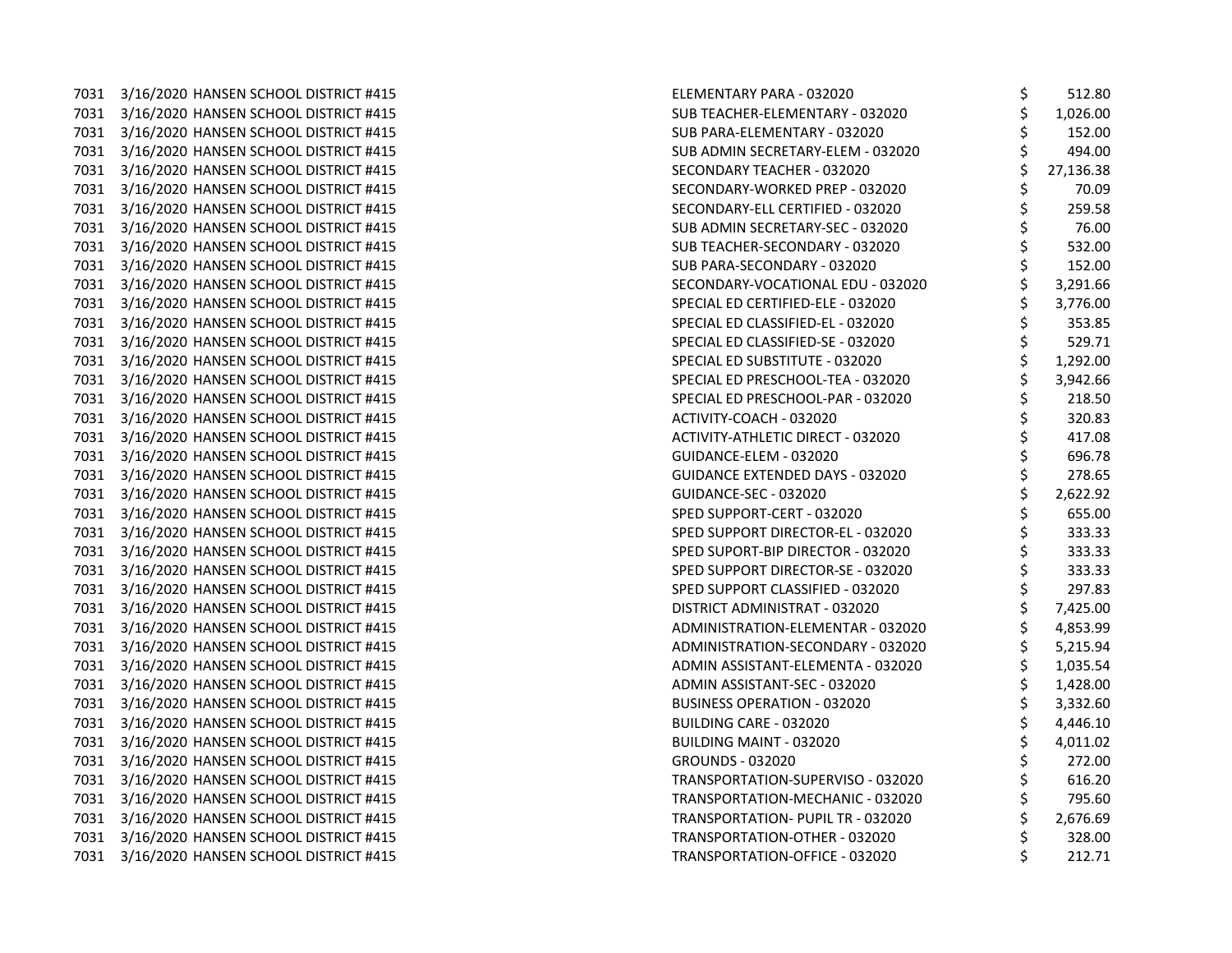| 7031 | 3/16/2020 HANSEN SCHOOL DISTRICT #415 |
|------|---------------------------------------|
| 7031 | 3/16/2020 HANSEN SCHOOL DISTRICT #415 |
| 7031 | 3/16/2020 HANSEN SCHOOL DISTRICT #415 |
| 7031 | 3/16/2020 HANSEN SCHOOL DISTRICT #415 |
| 7031 | 3/16/2020 HANSEN SCHOOL DISTRICT #415 |
| 7031 | 3/16/2020 HANSEN SCHOOL DISTRICT #415 |
| 7031 | 3/16/2020 HANSEN SCHOOL DISTRICT #415 |
| 7031 | 3/16/2020 HANSEN SCHOOL DISTRICT #415 |
| 7031 | 3/16/2020 HANSEN SCHOOL DISTRICT #415 |
| 7031 | 3/16/2020 HANSEN SCHOOL DISTRICT #415 |
| 7031 | 3/16/2020 HANSEN SCHOOL DISTRICT #415 |
| 7031 | 3/16/2020 HANSEN SCHOOL DISTRICT #415 |
| 7031 | 3/16/2020 HANSEN SCHOOL DISTRICT #415 |
| 7031 | 3/16/2020 HANSEN SCHOOL DISTRICT #415 |
| 7031 | 3/16/2020 HANSEN SCHOOL DISTRICT #415 |
| 7031 | 3/16/2020 HANSEN SCHOOL DISTRICT #415 |
| 7031 | 3/16/2020 HANSEN SCHOOL DISTRICT #415 |
| 7031 | 3/16/2020 HANSEN SCHOOL DISTRICT #415 |
| 7031 | 3/16/2020 HANSEN SCHOOL DISTRICT #415 |
| 7031 | 3/16/2020 HANSEN SCHOOL DISTRICT #415 |
| 7031 | 3/16/2020 HANSEN SCHOOL DISTRICT #415 |
| 7031 | 3/16/2020 HANSEN SCHOOL DISTRICT #415 |
| 7031 | 3/16/2020 HANSEN SCHOOL DISTRICT #415 |
| 7031 | 3/16/2020 HANSEN SCHOOL DISTRICT #415 |
| 7031 | 3/16/2020 HANSEN SCHOOL DISTRICT #415 |
| 7031 | 3/16/2020 HANSEN SCHOOL DISTRICT #415 |
| 7031 | 3/16/2020 HANSEN SCHOOL DISTRICT #415 |
| 7031 | 3/16/2020 HANSEN SCHOOL DISTRICT #415 |
| 7031 | 3/16/2020 HANSEN SCHOOL DISTRICT #415 |
| 7032 | 3/16/2020 HERNANDEZ DACIA             |
| 7032 | 3/16/2020 HERNANDEZ DACIA             |
| 7032 | 3/16/2020 HERNANDEZ DACIA             |
| 7033 | 3/16/2020 IDAHO DIGITAL LEARNING      |
| 7033 | 3/16/2020 IDAHO DIGITAL LEARNING      |
| 7033 | 3/16/2020 IDAHO DIGITAL LEARNING      |
| 7033 | 3/16/2020 IDAHO DIGITAL LEARNING      |
| 7033 | 3/16/2020 IDAHO DIGITAL LEARNING      |
| 7033 | 3/16/2020 IDAHO DIGITAL LEARNING      |
| 7033 | 3/16/2020 IDAHO DIGITAL LEARNING      |
| 7033 | 3/16/2020 IDAHO DIGITAL LEARNING      |
| 7034 | 3/16/2020 IDAHO POWER                 |

| IANSEN ID 83334        |
|------------------------|
| <b>IANSEN ID 83334</b> |
| IANSEN ID 83334        |
| OISE ID 83707          |
| OISE ID 83707          |
| OISE ID 83707          |
| OISE ID 83707          |
| OISE ID 83707          |
| OISE ID 83707          |
| OISE ID 83707          |
| OISE ID 83707          |
| EATTLE WA 98124-19     |

|      | 7031 3/16/2020 HANSEN SCHOOL DISTRICT #415 |                       | TRANSPORTATION- ACTVTY D - 032020       | \$<br>503.51   |
|------|--------------------------------------------|-----------------------|-----------------------------------------|----------------|
|      | 7031 3/16/2020 HANSEN SCHOOL DISTRICT #415 |                       | TRANSPORTATION- DOWN TIM - 032020       | \$<br>315.70   |
|      | 7031 3/16/2020 HANSEN SCHOOL DISTRICT #415 |                       | SECONDARY-CTE-AG - 032020               | \$<br>666.66   |
|      | 7031 3/16/2020 HANSEN SCHOOL DISTRICT #415 |                       | <b>SAFE &amp; DRUG FREE - 032020</b>    | \$<br>333.33   |
|      | 7031 3/16/2020 HANSEN SCHOOL DISTRICT #415 |                       | TITLE I-CERTIFIED - 032020              | \$<br>4,801.54 |
|      | 7031 3/16/2020 HANSEN SCHOOL DISTRICT #415 |                       | TITLE I-CLASSIFIED - 032020             | 2,307.65       |
|      | 7031 3/16/2020 HANSEN SCHOOL DISTRICT #415 |                       | TITLE I-COUNSELOR - 032020              | \$<br>805.28   |
|      | 7031 3/16/2020 HANSEN SCHOOL DISTRICT #415 |                       | MIGRANT C CERTIFIED ELEM - 032020       | \$<br>288.61   |
|      | 7031 3/16/2020 HANSEN SCHOOL DISTRICT #415 |                       | MIGRANT C-CLASSIFIED ELE - 032020       | \$<br>331.35   |
|      | 7031 3/16/2020 HANSEN SCHOOL DISTRICT #415 |                       | MIGRANT C CERTIFIED SEC - 032020        | \$<br>185.41   |
|      | 7031 3/16/2020 HANSEN SCHOOL DISTRICT #415 |                       | IDEA PART B-CLASSIFIED E - 032020       | \$<br>2,050.60 |
|      | 7031 3/16/2020 HANSEN SCHOOL DISTRICT #415 |                       | IDEA PART B CLASSIFIED S - 032020       | \$<br>1,407.78 |
|      | 7031 3/16/2020 HANSEN SCHOOL DISTRICT #415 |                       | IDEA PART B PRESCHOOL - 032020          | \$<br>494.00   |
|      | 7031 3/16/2020 HANSEN SCHOOL DISTRICT #415 |                       | MEDICIAD-CERTIFIED ELEM - 032020        | \$<br>2,445.33 |
|      | 7031 3/16/2020 HANSEN SCHOOL DISTRICT #415 |                       | MEDICAID CERTIFIED-SEC - 032020         | \$<br>2,445.33 |
|      | 7031 3/16/2020 HANSEN SCHOOL DISTRICT #415 |                       | MEDICAID-CLASSIFIED ELEM - 032020       | \$<br>860.00   |
|      | 7031 3/16/2020 HANSEN SCHOOL DISTRICT #415 |                       | MEDICIAD CLASSIFIED SEC - 032020        | \$<br>3,590.56 |
|      | 7031 3/16/2020 HANSEN SCHOOL DISTRICT #415 |                       | TITLE IV-CLASSIFIED - 032020            | \$<br>483.75   |
|      | 7031 3/16/2020 HANSEN SCHOOL DISTRICT #415 |                       | RURAL EDUC CERTFIED-ELEM - 032020       | \$<br>556.25   |
|      | 7031 3/16/2020 HANSEN SCHOOL DISTRICT #415 |                       | RURAL EDUC CERTEFIED SEC - 032020       | \$<br>556.25   |
|      | 7031 3/16/2020 HANSEN SCHOOL DISTRICT #415 |                       | RURAL EDUC CLASSIFIED-EL - 032020       | \$<br>237.50   |
|      | 7031 3/16/2020 HANSEN SCHOOL DISTRICT #415 |                       | 21st CENTURY GRANT-CERTI - 032020       | \$<br>1,634.25 |
|      | 7031 3/16/2020 HANSEN SCHOOL DISTRICT #415 |                       | 21st CENTURY GRANT DIREC - 032020       | \$<br>2,834.52 |
|      | 7031 3/16/2020 HANSEN SCHOOL DISTRICT #415 |                       | 21st CENTURY GRANT-ENRIC - 032020       | \$<br>711.00   |
|      | 7031 3/16/2020 HANSEN SCHOOL DISTRICT #415 |                       | 21ST CENTURY GRANT-CLASS - 032020       | \$<br>2,344.13 |
|      | 7031 3/16/2020 HANSEN SCHOOL DISTRICT #415 |                       | 21st CENTURY-TRANSPORTAT - 032020       | \$<br>426.36   |
|      | 7031 3/16/2020 HANSEN SCHOOL DISTRICT #415 |                       | 21st CENTURY-FOOD SERVIC - 032020       | \$<br>148.50   |
|      | 7031 3/16/2020 HANSEN SCHOOL DISTRICT #415 |                       | SCHOOL LUNCH - 032020                   | \$<br>4,053.38 |
|      | 7031 3/16/2020 HANSEN SCHOOL DISTRICT #415 |                       | SCHOOL LUNCH-FFV - 032020               | \$<br>91.00    |
|      | 7032 3/16/2020 HERNANDEZ DACIA             | HANSEN ID 83334       | <b>FRIDAY LUNCHES</b>                   | \$<br>190.72   |
|      | 7032 3/16/2020 HERNANDEZ DACIA             | HANSEN ID 83334       | SUPPLIES FOR ENRICHMENT                 | \$<br>455.41   |
|      | 7032 3/16/2020 HERNANDEZ DACIA             | HANSEN ID 83334       | SUPPLIES FOR ENRICHMENT                 | \$<br>977.62   |
| 7033 | 3/16/2020 IDAHO DIGITAL LEARNING           | <b>BOISE ID 83707</b> | KEBOARDING (32)-SPRING                  | \$<br>960.00   |
|      | 7033 3/16/2020 IDAHO DIGITAL LEARNING      | <b>BOISE ID 83707</b> | DUAL CREDIT TRIG (15)-SPRING            | \$<br>1,500.00 |
|      | 7033 3/16/2020 IDAHO DIGITAL LEARNING      | <b>BOISE ID 83707</b> | <b>COLLEGE ALGEBRA (18)-FALL</b>        | \$<br>1,421.05 |
|      | 7033 3/16/2020 IDAHO DIGITAL LEARNING      | <b>BOISE ID 83707</b> | PATHWAYS (31) FALL                      | 930.00         |
|      | 7033 3/16/2020 IDAHO DIGITAL LEARNING      | <b>BOISE ID 83707</b> | SPORTS & ENTERTAINMENTMARKETING         | \$<br>75.00    |
|      | 7033 3/16/2020 IDAHO DIGITAL LEARNING      | <b>BOISE ID 83707</b> | <b>CAREER MATH-A</b>                    | \$<br>225.00   |
|      | 7033 3/16/2020 IDAHO DIGITAL LEARNING      | <b>BOISE ID 83707</b> | <b>CAREER EXPLORTATIONS (16)-SPRING</b> | 480.00         |
|      | 7033 3/16/2020 IDAHO DIGITAL LEARNING      | <b>BOISE ID 83707</b> | <b>CAREER EXPLORTATIONS (15)-FALL</b>   | \$<br>450.00   |
|      | 7034 3/16/2020 IDAHO POWER                 | SEATTLE WA 98124-1966 | <b>JR/SR HIGH</b>                       | \$<br>1,622.36 |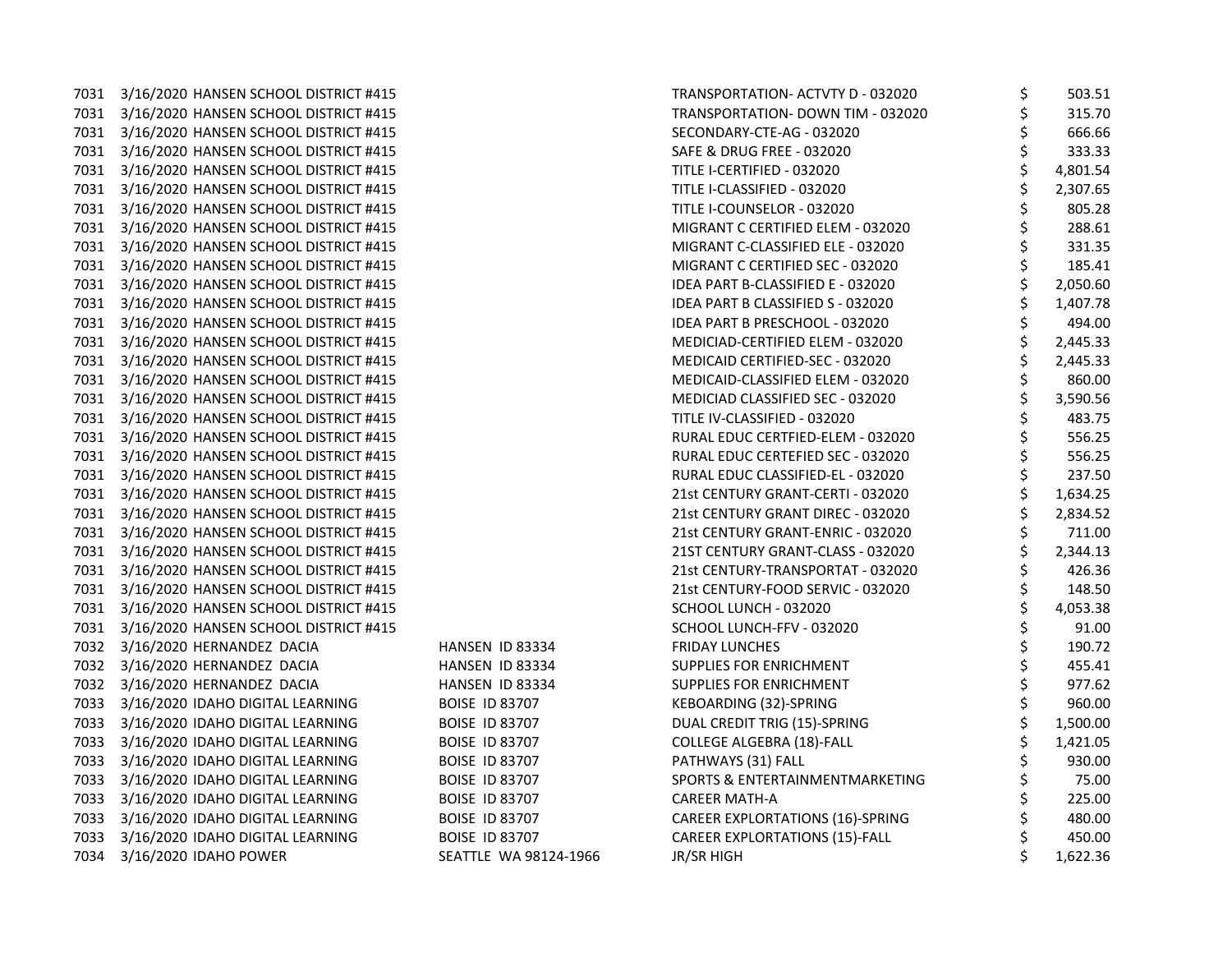|      | 7034 3/16/2020 IDAHO POWER                   | SEATTLE WA 98124-1966        | ELEMENTARY                                | \$<br>2,496.74 |
|------|----------------------------------------------|------------------------------|-------------------------------------------|----------------|
|      | 7034 3/16/2020 IDAHO POWER                   | SEATTLE WA 98124-1966        | PRESCHOOL                                 | \$<br>45.39    |
| 7034 | 3/16/2020 IDAHO POWER                        | SEATTLE WA 98124-1966        | <b>FOOTBALL FIELD</b>                     | \$<br>5.14     |
| 7034 | 3/16/2020 IDAHO POWER                        | SEATTLE WA 98124-1966        | <b>IRRIGATION</b>                         | 18.58          |
| 7034 | 3/16/2020 IDAHO POWER                        | SEATTLE WA 98124-1966        | SOUTH MODULAR                             | \$<br>16.44    |
|      | 7035 3/16/2020 IDAHO STATE DEPT OF EDUCATION | BOISE ID 83720-0027          | FINGERPRINTING ESCROW ACCT                | \$<br>800.00   |
|      | 7036 3/16/2020 INTEGRATED TECHNOLOGIES       | TWIN FALLS ID 83303-1843     | HS TEACHERS                               | 143.19         |
|      | 7036 3/16/2020 INTEGRATED TECHNOLOGIES       | TWIN FALLS ID 83303-1843     | <b>OFFICE</b>                             | 7.00           |
| 7037 | 3/16/2020 INTERMOUNTAIN GAS                  | <b>BOISE ID 83732</b>        | JR/SR HIGH                                | 1,196.35       |
| 7037 | 3/16/2020 INTERMOUNTAIN GAS                  | <b>BOISE ID 83732</b>        | AG BLDG                                   | \$<br>302.80   |
| 7037 | 3/16/2020 INTERMOUNTAIN GAS                  | <b>BOISE ID 83732</b>        | ELEMENTARY                                | \$<br>398.70   |
|      | 7037 3/16/2020 INTERMOUNTAIN GAS             | <b>BOISE ID 83732</b>        | PRESCHOOL                                 | \$<br>83.31    |
| 7037 | 3/16/2020 INTERMOUNTAIN GAS                  | <b>BOISE ID 83732</b>        | NEW GYM                                   | 130.71         |
| 7038 | 3/16/2020 JOSTENS                            | CHICAGO IL 60673-1213        | <b>DIPLOMAS</b>                           | 243.44         |
| 7039 | 3/16/2020 LASSO JAMES                        | TWIN FALLS ID 83301          | <b>ACTIVITY DRIVER MEALS</b>              | 13.00          |
| 7040 | 3/16/2020 MEADOW GOLD DAIRIES-BOISE          | ATLANTA GZ 30374-6496        | <b>MILK</b>                               | \$<br>1,694.39 |
| 7041 | 3/16/2020 MSBT LAW                           | <b>BOISE ID 83714</b>        | PROFESSIONAL SERVICES                     | \$<br>35.00    |
|      | 7042 3/16/2020 NORCO                         | SALT LAKE CITY UT 84141-3124 | <b>CYLINDER RENT</b>                      | \$<br>13.86    |
|      | 7043 3/16/2020 NU-VU GLASS                   | TWIN FALLS ID 83301          | NEW CRASH BAR FOR SW GYM DOOR             | 483.90         |
| 7044 | 3/16/2020 OFFICE DEPOT                       | PHOENIX AZ 85038-9248        | <b>TONER-BLACK</b>                        | 66.29          |
| 7045 | 3/16/2020 PITNEY BOWES                       | PITTSBURGH PA 15250-7887     | LEASE FOR POSTAGE METER                   | 207.00         |
| 7046 | 3/16/2020 POWERSCHOOL GROUP LLC              | SAN FRANCISCO CA 94139-8408  | POWERSCHOOL SIS HOSTING 2/28/20-6/20-20   | 498.36         |
| 7046 | 3/16/2020 POWERSCHOOL GROUP LLC              | SAN FRANCISCO CA 94139-8408  | <b>HOSTING MIGRATION</b>                  | 1,500.00       |
| 7046 | 3/16/2020 POWERSCHOOL GROUP LLC              | SAN FRANCISCO CA 94139-8408  | POWERSCHOOL SIS HOSTING SSL CERTIFICATION | 124.59         |
| 7047 | 3/16/2020 PRIMARY THERAPY SOURCE             | TWIN FALLS ID 83301          | OCCUPATIONAL THERAPY-HS MEDICAID          | 103.50         |
| 7047 | 3/16/2020 PRIMARY THERAPY SOURCE             | TWIN FALLS ID 83301          | PHYSICAL THERAPY-HS MEDICAID              | 103.50         |
| 7047 | 3/16/2020 PRIMARY THERAPY SOURCE             | TWIN FALLS ID 83301          | OCCUPATIONAL THERAPY-ELEM MEDICAID        | 724.50         |
| 7047 | 3/16/2020 PRIMARY THERAPY SOURCE             | TWIN FALLS ID 83301          | PHYSICAL THERAPY-ELM MEDICAID             | \$<br>241.50   |
| 7047 | 3/16/2020 PRIMARY THERAPY SOURCE             | TWIN FALLS ID 83301          | OCCUPATIONAL THERAPY-HS NON MEDICAID      | 138.00         |
| 7047 | 3/16/2020 PRIMARY THERAPY SOURCE             | TWIN FALLS ID 83301          | PHYSICAL THERAPY-HS NON MEDICAID          | 207.00         |
| 7047 | 3/16/2020 PRIMARY THERAPY SOURCE             | TWIN FALLS ID 83301          | MILEAGE/CONSULTING/PAPERWORK              | 230.11         |
| 7047 | 3/16/2020 PRIMARY THERAPY SOURCE             | TWIN FALLS ID 83301          | MILEAGE/CONSULTING/PAPERWORK              | 375.44         |
| 7047 | 3/16/2020 PRIMARY THERAPY SOURCE             | TWIN FALLS ID 83301          | OCCUPATIONAL THEARAPY-ELEM NON MEDICAID   | 172.50         |
| 7047 | 3/16/2020 PRIMARY THERAPY SOURCE             | TWIN FALLS ID 83301          | PHYSICAL THERAPY-ELEM NON MEDICAID        | \$<br>103.50   |
| 7048 | 3/16/2020 RAIN FOR RENT                      | PAUL ID 83347                | LRG SPRINKLER FOR GROUNDS                 | \$<br>540.00   |
| 7049 | 3/16/2020 RIDLEY'S                           | TWIN FALLS ID 83301          | PRESCHOOL FOOD & SUPPLIES                 | 92.59          |
| 7049 | 3/16/2020 RIDLEY'S                           | TWIN FALLS ID 83301          | WATER FOR HISPANIC PARENT NIGHT           | 19.45          |
| 7050 | 3/16/2020 SELECT SOURCE INC                  | KIMBERLY ID 83341            | <b>SUPPLIES FOR SHOWER</b>                | \$<br>26.26    |
| 7050 | 3/16/2020 SELECT SOURCE INC                  | KIMBERLY ID 83341            | <b>TRAPS FOR MICE</b>                     | 25.94          |
| 7050 | 3/16/2020 SELECT SOURCE INC                  | KIMBERLY ID 83341            | <b>NUTS &amp; SCREWS</b>                  | 3.56           |
| 7051 | 3/16/2020 STATE TAX COMMISSION               | BOISE ID 83707-0076          | LUNCH TAXES                               | \$<br>2.04     |